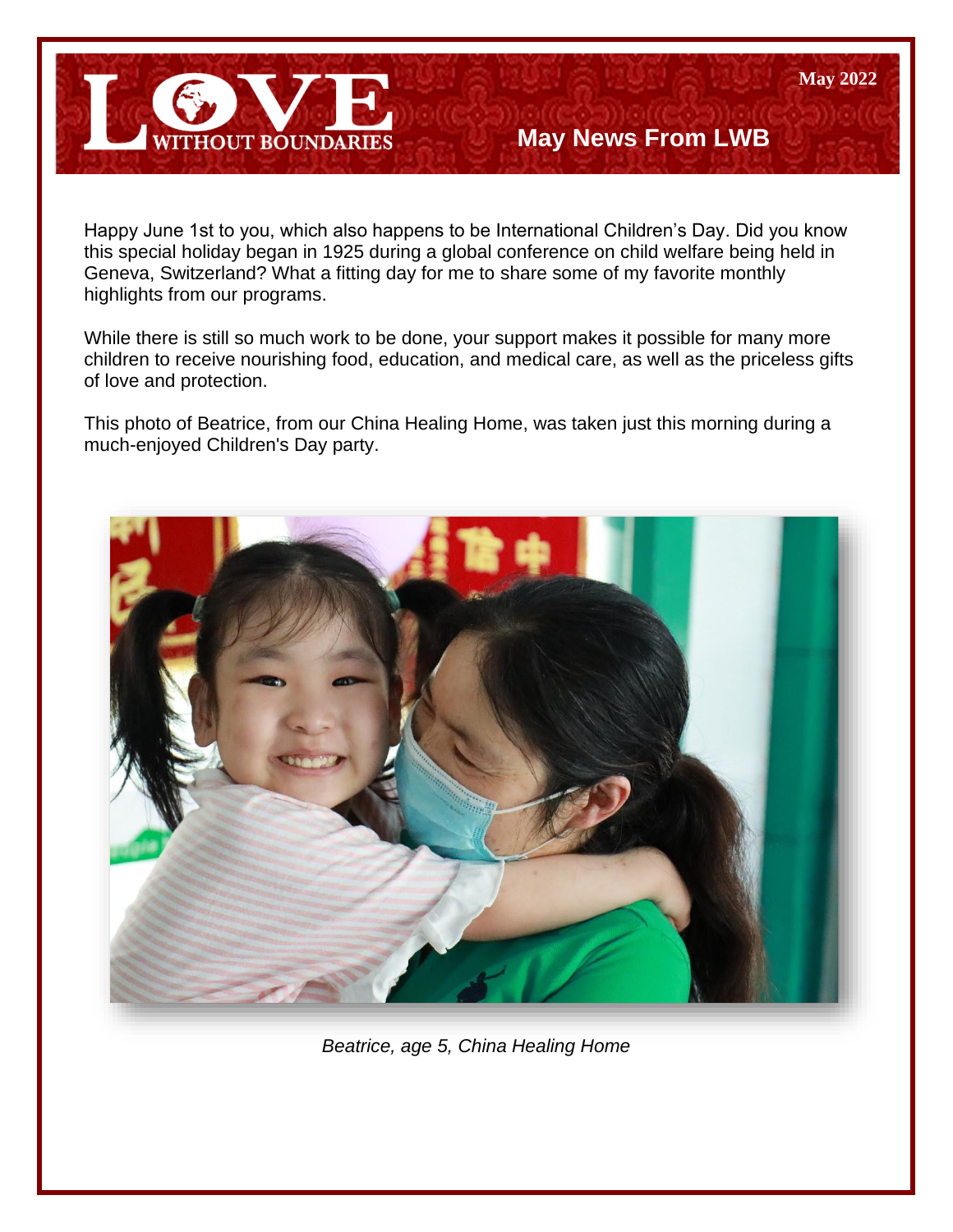## **Uganda Pediatric Surgery Mission**

LWB completed our third pediatric surgery camp just last week. An incredible 117 children receive essential operations, including 5-year-old Isa, who had been suffering with the pain of a hernia since he was only a baby. His mother tried to use herbs and even local witchdoctors to ease her little boy's suffering, to no avail. As a rural farmer, she was unable to raise enough money for her son to undergo surgery in a hospital, so you can imagine her joy when she learned that



this community had stepped forward to make her son's healing possible. Just look at Isa's smile now that his agony has ended! (And I love that he's rocking an "Every Child Counts" tshirt.)



### **Foster Care News**

In Cambodia, we welcomed the sweetest little boy into our foster care program in May. Two-year-old Archer tragically lost his mother to domestic violence, and he had been hospitalized after suffering from a severe burn and malnutrition. We were very thankful that local officials called us to take him into our care. His tracheotomy should be removed this week, and as you can clearly see in these photos, he is feeling much better now that he is receiving specialized care. Welcome to the LWB family, Archer!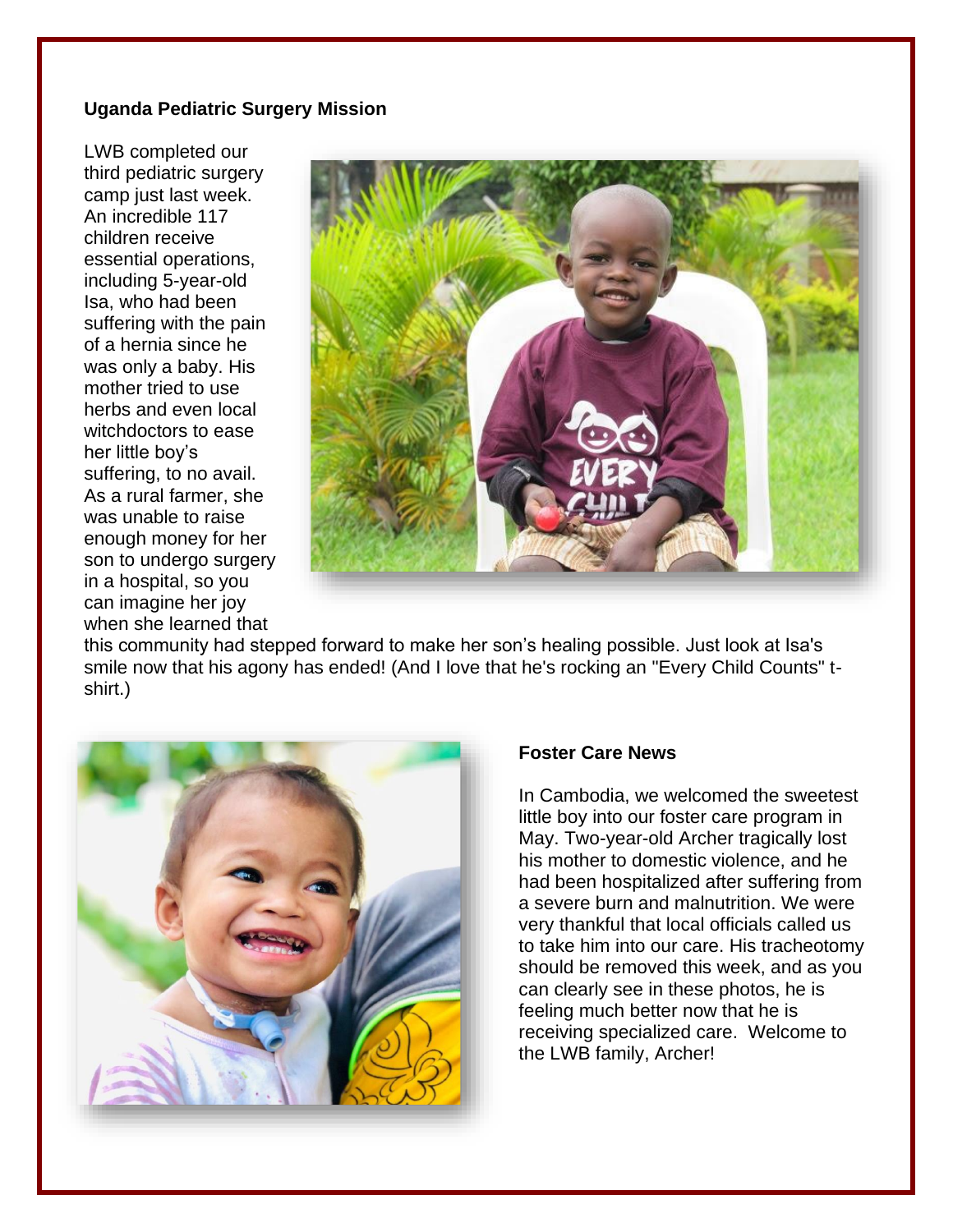#### **Critical Cleft Care**



Six-month-old Alejandro was born to a Tibetan family, who applied to our Unity program after being unable to afford their little boy's cleft lip surgery. "*We try to save every cent. But it is so hard for a poor family. We are so anxious and worried*." How wonderful that on May 10th, sweet Alejandro underwent his operation to give him a brand new smile. Okay, he might not be smiling in this post-op photo...but we know he will be soon!

Another wonderful moment from May was being able to deliver hundreds of cleft bottles to Guatemala, after learning a local organization had just 12 bottles left for over 200 children identified! For infants born with cleft who struggle to feed, these bottles are truly lifesaving. I also was able to tour the charity hospital where our 2022 cleft trip will be held and can't wait to bring more news on this upcoming surgery mission.